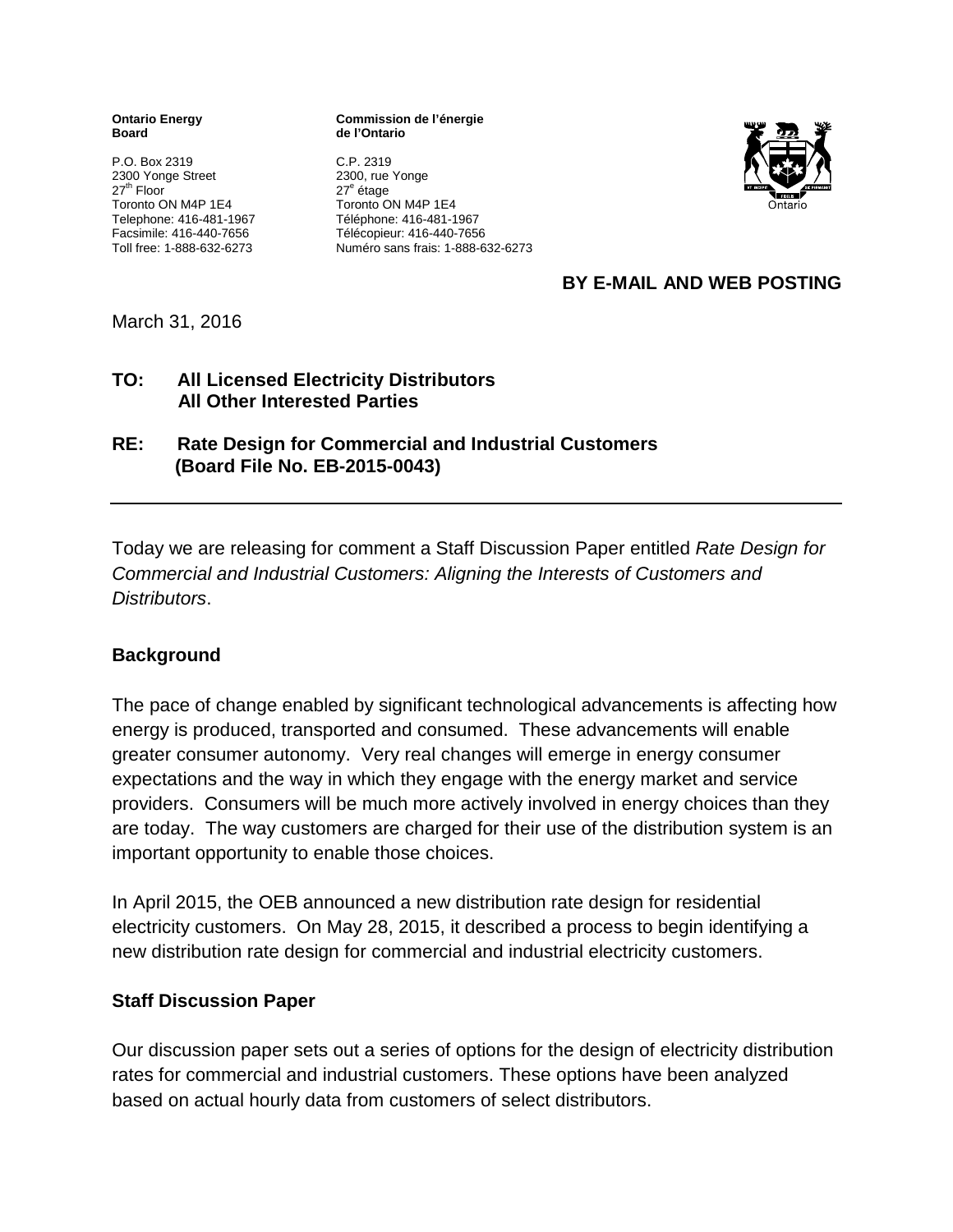This has enabled us to model the impacts of different rate designs. These examples are illustrations and intended to assist you when comparing options to each other.

#### **Invitation to Comment**

OEB staff intends further to analyze a smaller set of rate design options as part of developing a Board policy.

We invite interested stakeholders to assist us by providing comments on this staff discussion paper. In particular, we are asking stakeholders to:

- Comment on the issues and directions outlined in the paper including the appropriate level for fixed charges in each rate class.
- Rank the main options as OEB staff has described them in order of the stakeholder's preference. If there are two examples within an option, indicate which is preferable. E.g. A broad peak is preferable within the Time-of-Use option.
- Give reasons for the ranking and any informed analysis.
- Comment on customer ability to respond to the various options.
- Make suggestions to improve any option compared to the current description and note any change in ranking that using those suggestions would make.

Comments will be due May 27, 2016. We are available to meet with stakeholders during the comment period to clarify the material of the discussion paper. Further details and contact information are provided below.

With your feedback and our additional analysis we will be developing a recommended approach. There will be opportunities for further input before an OEB policy is finalized.

#### **Cost Eligible Activity**

Filing comments on the staff discussion paper is a cost eligible activity for those stakeholders who have been found eligible for costs awards. The review of the paper and filing of comments is an eligible activity to a maximum of 20 hours. Any meetings of stakeholders with OEB staff are an eligible activity to a maximum of 1.5 times the actual meeting time.